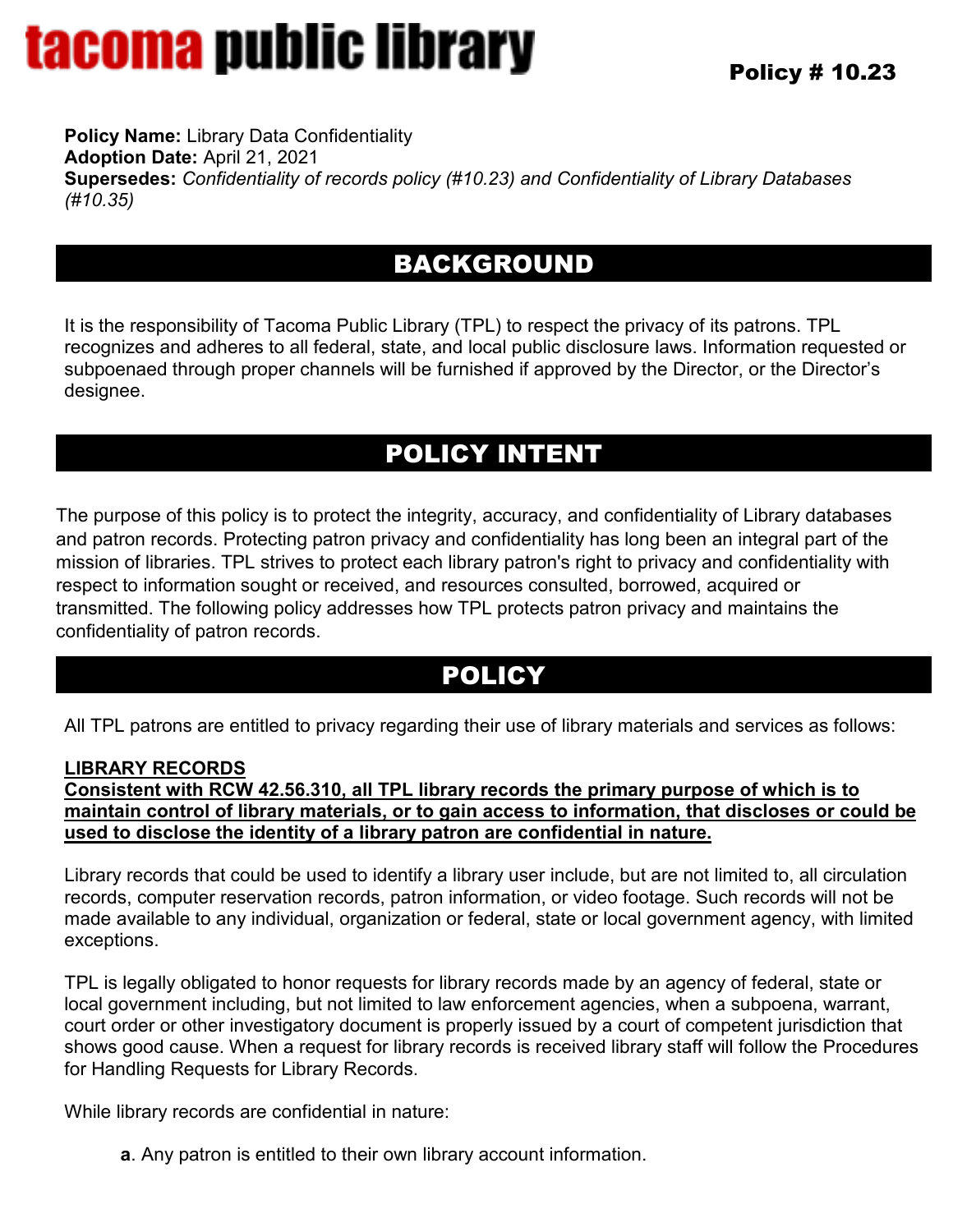### Policy # 10.23

**b.** A parent or guardian may have access to a library account (see definition) for minor children up to age 18 unless the minor is emancipated. This information will not be released without verification of card ownership/parental relationship.

**c**. Staff may use library accounts and the computer reservation system to provide patron information to the police for the purpose of implementing a TPL-initiated trespass or to pursue legal action.

**d.** Staff may use library accounts to notify a patron regarding recovery of stolen library materials or lost and found items.

**e.** With approval of the Library Director or designee:

- o TPL may use names and addresses (both residential and electronic) from library records for the purpose of conducting user surveys or to notify patrons of upcoming events.
- o The TPL Foundation may use names and addresses (both residential and electronic) of library patrons for the purpose of notifying patrons of upcoming events or to invite patrons to monetarily support TPL Foundation activities.
- o Patrons will be given an option to inform TPL or the TPL Foundation of the desire not to receive such notifications.

#### **USE OF FACILITIES**

**There is no reasonable expectation of privacy regarding a person's presence in a public building. For that reason, library staff may respond to questions from law enforcement officers about a person's presence in the library. Please note that there is a distinction between privacy of a patron's use of library materials and services and their physical presence in a public building. For example:**

- If a law enforcement officer asks staff for information from a patron's library account or asks if a patron has used the computers, staff should follow the Procedures for Handling Requests for Library Records.
- If a law enforcement officer, who has provided identification, shows staff a picture of a patrons and asks if the patron has been in the library during a designated time period, library staff should answer the officer's inquiry to the best of their ability as the patron has no expectation of privacy in this instance.
- If a person asks (via telephone or in person) about another patron's presence in the library, regardless of age (e.g. a parent looking for a child), staff may not provide verification.

In addition, staff may not post (in public or staff areas), proactively monitor the library for an individual and/or report to law enforcement when that person comes into the library, including but not limited to registered sex offenders, runaways, truant minors and fugitives.

TPL will only take action when notified by law enforcement that a particular patron is a registered sex offender who is subject to court-ordered restrictions. Local management will determine if actions are needed to limit the patron's use of facilities or services by obtaining a certified copy of the order to verify if any restrictions are relevant to library use.

#### **PATRON HOLDS**

To allow patrons the convenience to pick up and checkout their own holds, TPL uses safeguards to protect patron privacy when placing holds that are ready to pick up on public shelves (i.e. shelve titles spine down, code for patrons' names).

#### **REMOTE ACCESS**

TPL takes many measures to safeguard patron information, but TPL cannot and does not guarantee that every task completed via its website, catalogs, databases or public computers is private.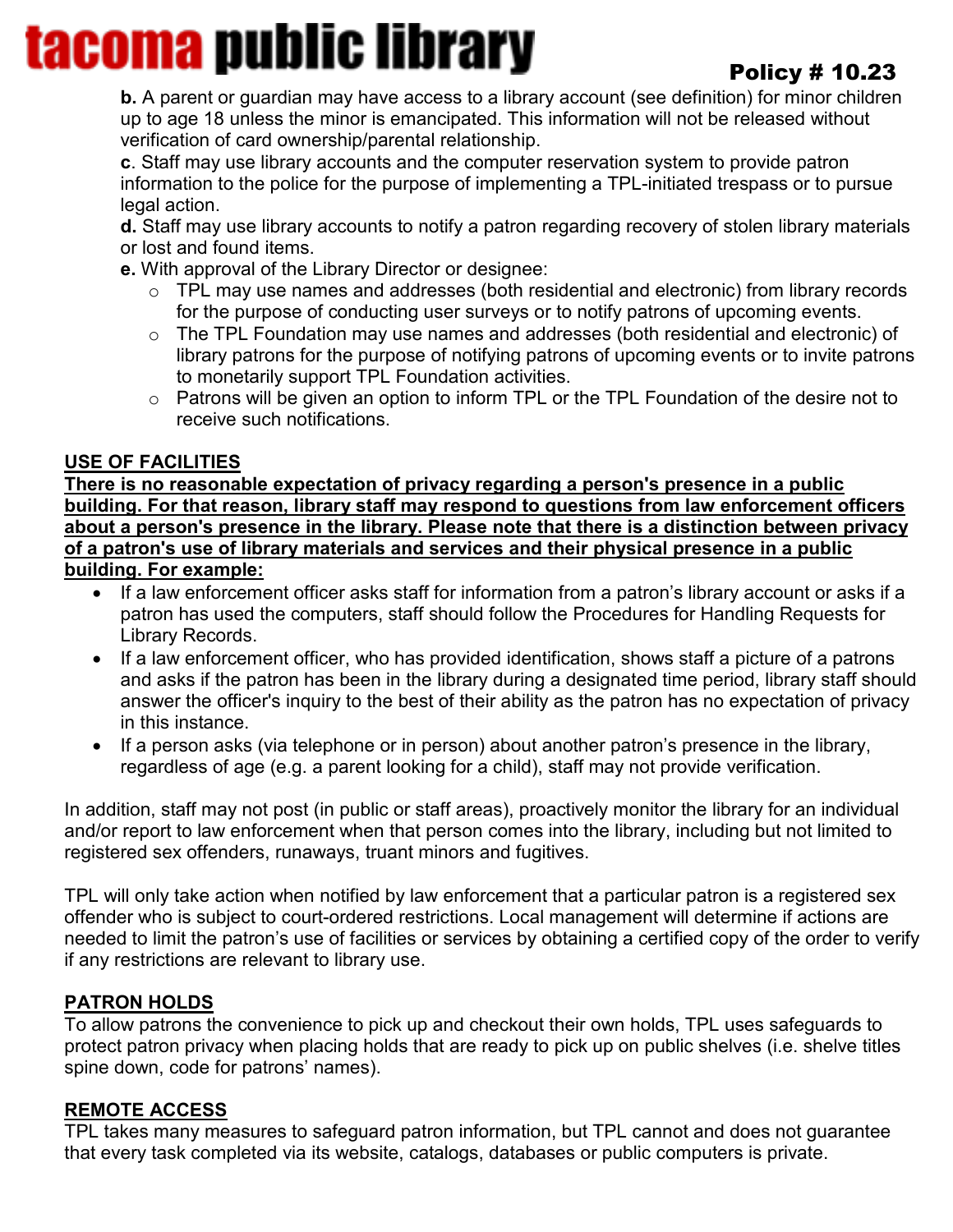#### **DEFINITIONS** (*if applicable*)

- **Library Records**: All circulation records, computer booking records and other records whose primary purpose of which is to maintain control of library materials, or to gain access to information that discloses or could be used to disclose the identity of a library user. RCW45.56.310
- **Library Account:** Information about items on loan, items on hold, overdue items and fines, but does not include computer booking records.
- **Subpoena:** A formal written order issued by a government agency, most often a court, which has authority to compel testimony by a witness or production of evidence under a penalty for failure to comply.
- **Warrant:** A formal written order issued by a government agency, most often a court, which permits an otherwise illegal act that would violate individual rights. Warrants normally issued by a court include search warrants, arrest warrants and execution warrants.

## STRATEGIC PLAN ALIGNMENT

#### *This policy supports the following library strategic priorities:*

The updated confidentiality policy ensures that we are being responsible guardians of private information that TPL patrons entrust the library to collect and store. The revision solidifies TPL's commitment to ensuring the privacy of patron data and records, and also sets standards for how TPL staff are to interact with and use private patron information.

The updated version of this policy also aligns with the Library's strategic goal of equity and access by ensuring that proper policy and procedure exist to protect patron information and ensuring that the use of that information is strictly for business purposes of the library, unless otherwise noted in this policy.

| $\sf X$ | <b>Equity and Access</b><br>We are committed to racial equity and social<br>justice. It guides our work in serving<br>Tacoma's diverse communities, especially the<br>most vulnerable and underserved. |   | <b>Cultivate and Engage Community</b><br>We will be the center for connecting people,<br>ideas, and places.                        |
|---------|--------------------------------------------------------------------------------------------------------------------------------------------------------------------------------------------------------|---|------------------------------------------------------------------------------------------------------------------------------------|
|         | Learning, Creativity, and Innovation<br>We will be the place for learning, discovery, and<br>innovation.                                                                                               | X | <b>Responsible and Resilient</b><br>We will be an integral partner in a sustainable<br>network that supports a<br>thriving Tacoma. |
|         | <b>Investment in Youth</b><br>We believe that youth are the future and will<br>prioritize services, programs, and<br>partnerships that nurture and develop young<br>minds.                             |   |                                                                                                                                    |

### REFERENCES